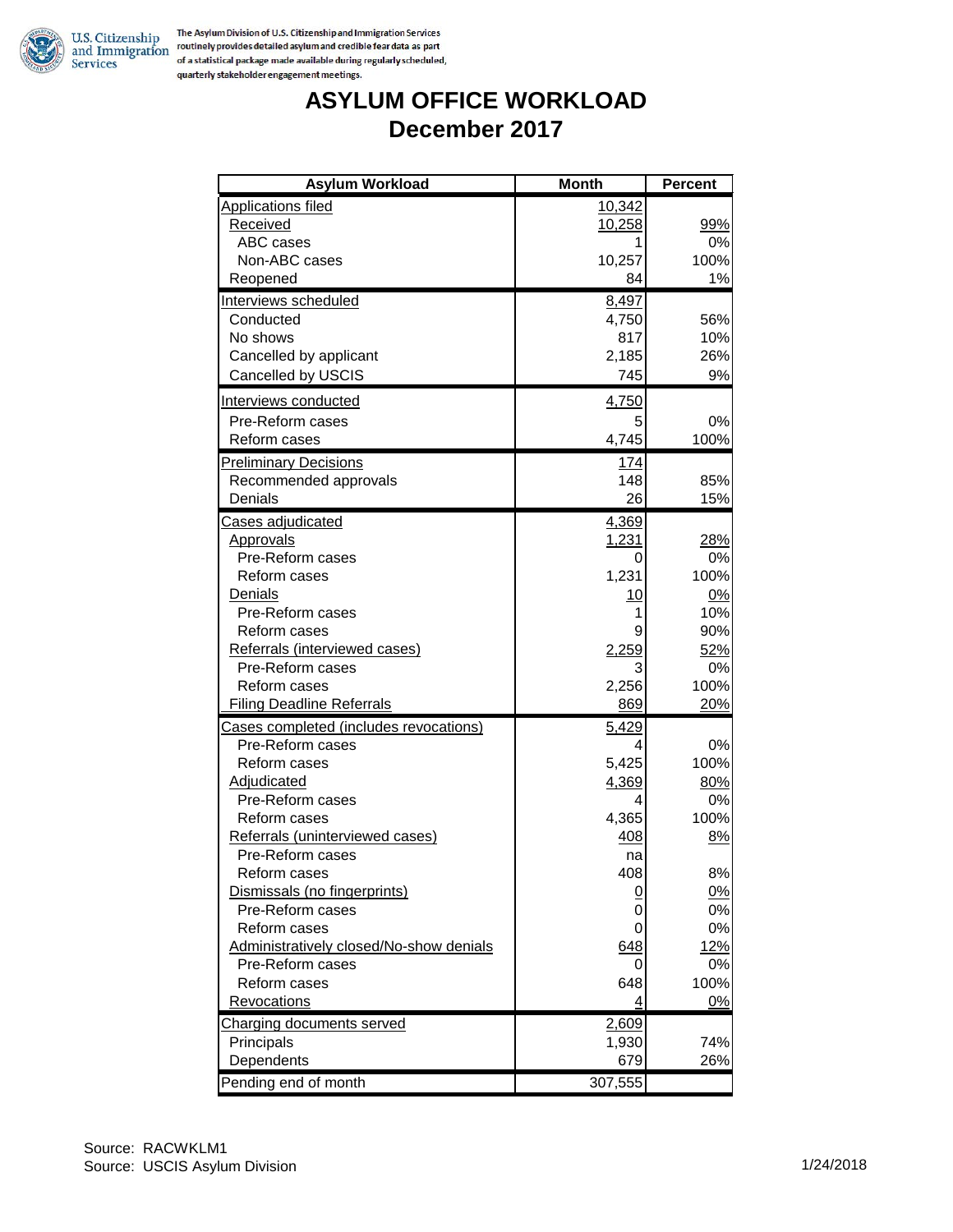

The Asylum Division of U.S. Citizenship and Immigration Services U.S. Citizenship<br>and Immigration continely provides detailed asylum and credible fear data as part<br>Services of a statistical package made available during regularly scheduled, quarterly stakeholder engagement meetings.

### **ASYLUM APPLICATIONS FILED December 2017**

| <b>Office</b>      | <b>Applications</b><br><b>Filed</b> | <b>Percent</b> | <b>Received</b> | Reopened       |
|--------------------|-------------------------------------|----------------|-----------------|----------------|
| <b>Total</b>       | 10,342                              |                | 10,258          | 84             |
| Arlington          | 1,007                               | 10%            | 1,001           | 6              |
| <b>Boston</b>      | 362                                 | 4%             | 360             | 2              |
| Chicago            | 853                                 | 8%             | 851             | $\overline{2}$ |
| Houston            | 951                                 | 9%             | 936             | 15             |
| Los Angeles        | 1,180                               | 11%            | 1,156           | 24             |
| Miami              | 2,751                               | 27%            | 2,743           | 8              |
| Newark             | 935                                 | 9%             | 925             | 10             |
| New York           | 1,240                               | 12%            | 1,233           |                |
| <b>New Orleans</b> | 226                                 | 2%             | 220             | 6              |
| San Francisco      | 837                                 | 8%             | 833             |                |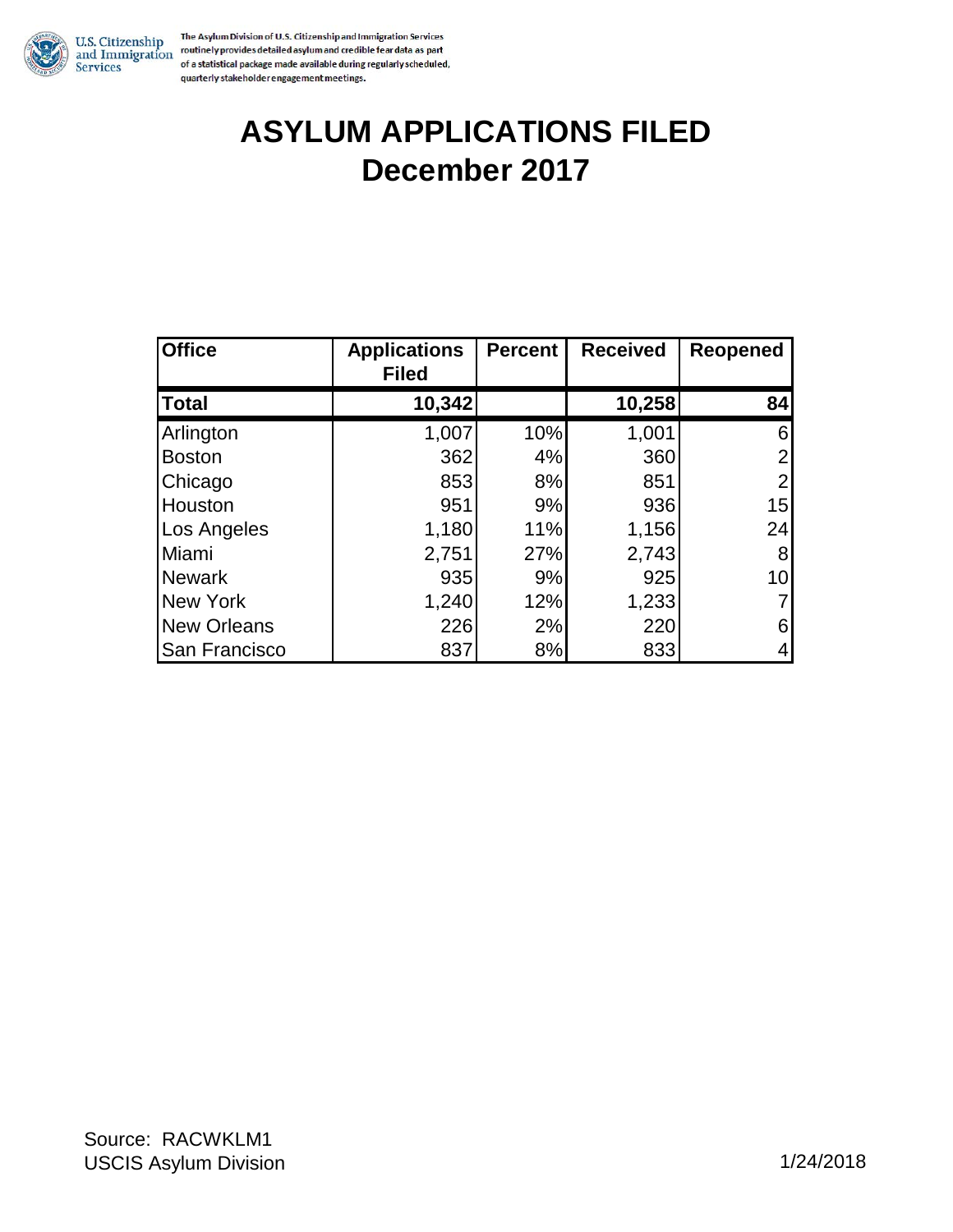

The Asylum Division of U.S. Citizenship and Immigration Services U.S. Citizenship the Asylum Division of O.S. Cutzenship and immigration services<br>and Immigration routinely provides detailed asylum and credible fear data as part of a statistical package made available during regularly scheduled, quarterly stakeholder engagement meetings.

### **LEADING NATIONALITIES FOR ASYLUM APPLICATIONS FILED WITH USCIS December 2017**

| Rank           | <b>Nationality</b>   | <b>Applications Filed</b> | <b>Percent</b> |
|----------------|----------------------|---------------------------|----------------|
|                | Total                | 10,258                    |                |
|                |                      |                           |                |
| 1              | <b>VENEZUELA</b>     | 2,770                     | 27%            |
| 2              | <b>EL SALVADOR</b>   | 890                       | 9%             |
| 3              | <b>GUATEMALA</b>     | 838                       | 8%             |
| 4              | <b>CHINA</b>         | 831                       | 8%             |
| 5              | <b>MEXICO</b>        | 638                       | 6%             |
| 6              | <b>HONDURAS</b>      | 556                       | 5%             |
| $\overline{7}$ | <b>NIGERIA</b>       | 304                       | 3%             |
| 8              | <b>INDIA</b>         | 289                       | 3%             |
| 9              | HAITI                | 267                       | 3%             |
| 10             | <b>COLOMBIA</b>      | 249                       | 2%             |
|                |                      |                           |                |
|                |                      |                           |                |
|                | Top 10 nationalities | 7,632                     | 74%            |
|                | Other nationalities  | 2,626                     | 26%            |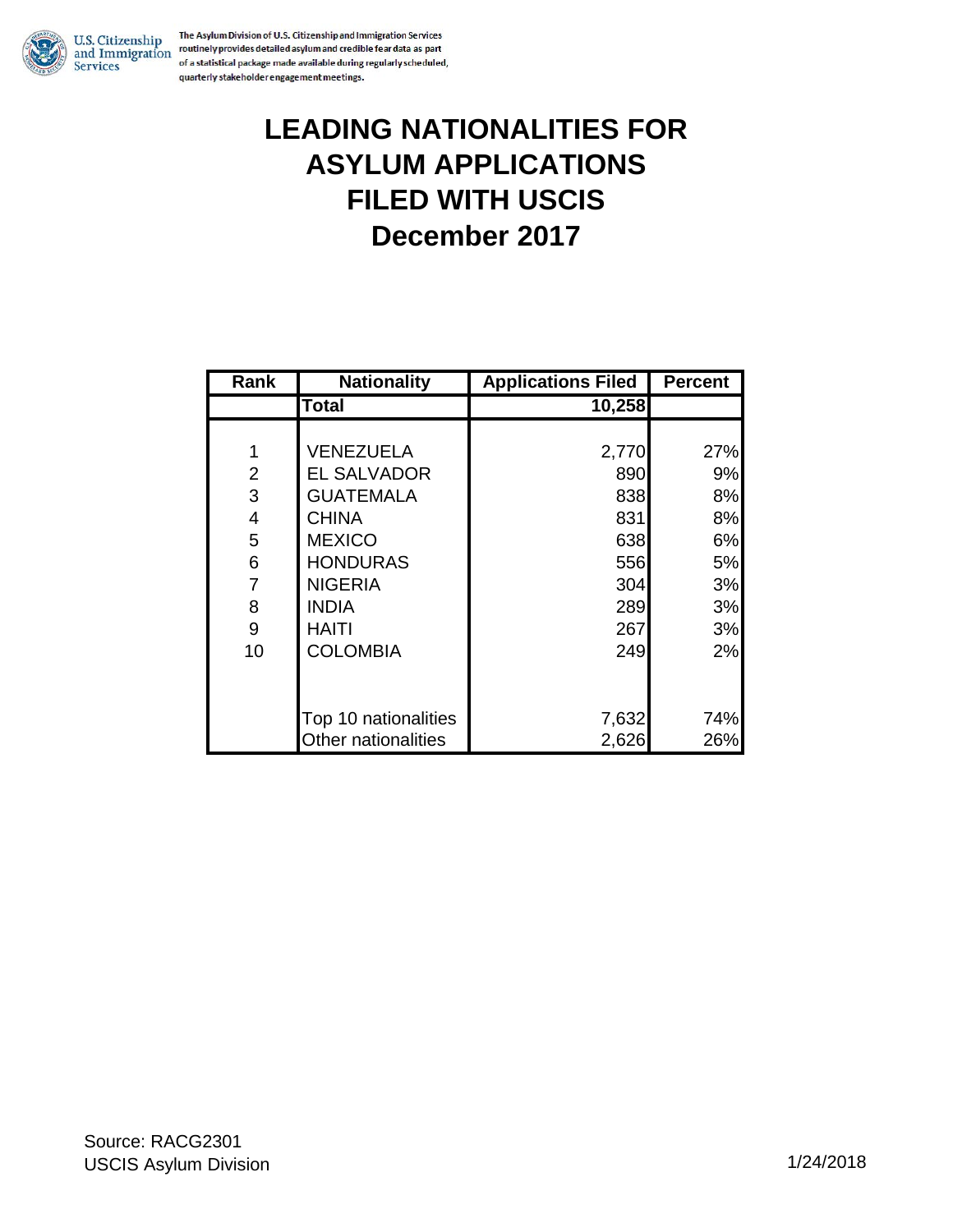

U.S. Citizenship<br>and Immigration<br>Services

The Asylum Division of U.S. Citizenship and Immigration Services routinely provides detailed asylum and credible fear data as part of a statistical package made available during regularly scheduled, quarterly stakeholder engagement meetings.

# **ASYLUM INTERVIEWS CONDUCTED December 2017**

| <b>Office</b> | <b>Interviews</b> | <b>Interviews</b> |     | No              |     | <b>Rescheduled</b> |     | <b>Rescheduled</b> |     |
|---------------|-------------------|-------------------|-----|-----------------|-----|--------------------|-----|--------------------|-----|
|               | <b>Scheduled</b>  | <b>Conducted</b>  | %   | <b>Shows</b>    | %   | by Applicant       | %   | by USCIS           | %   |
| <b>Total</b>  | 8,497             | 4,750             | 56% | 817             | 10% | 2,185              | 26% | 745                | 9%  |
| Arlington     | 382               | 222               | 58% | 11              | 3%  | 133 <sup>1</sup>   | 35% | 16                 | 4%  |
| <b>Boston</b> | 158               | 97                | 61% | 6               | 4%  | 44                 | 28% | 11                 | 7%  |
| Chicago       | 810               | 550               | 68% | 37              | 5%  | 165                | 20% | 58                 | 7%  |
| Houston       | 757               | 447               | 59% | 75              | 10% | 187                | 25% | 48                 | 6%  |
| Los Angeles   | 2,096             | 1,033             | 49% | 300             | 14% | 479                | 23% | 284                | 14% |
| Miami         | 745               | 397               | 53% | 64              | 9%  | 233                | 31% | 51                 | 7%  |
| <b>Newark</b> | 1,327             | 740               | 56% | 104             | 8%  | 378                | 28% | 105                | 8%  |
| New York      | 1,113             | 681               | 61% | 162             | 15% | 259                | 23% | 11                 | 1%  |
| New Orleans   | 325               | 177               | 54% | 16 <sub>1</sub> | 5%  | 66                 | 20% | 66                 | 20% |
| San Francisco | 784               | 406               | 52% | 42              | 5%  | 241                | 31% | 95                 | 12% |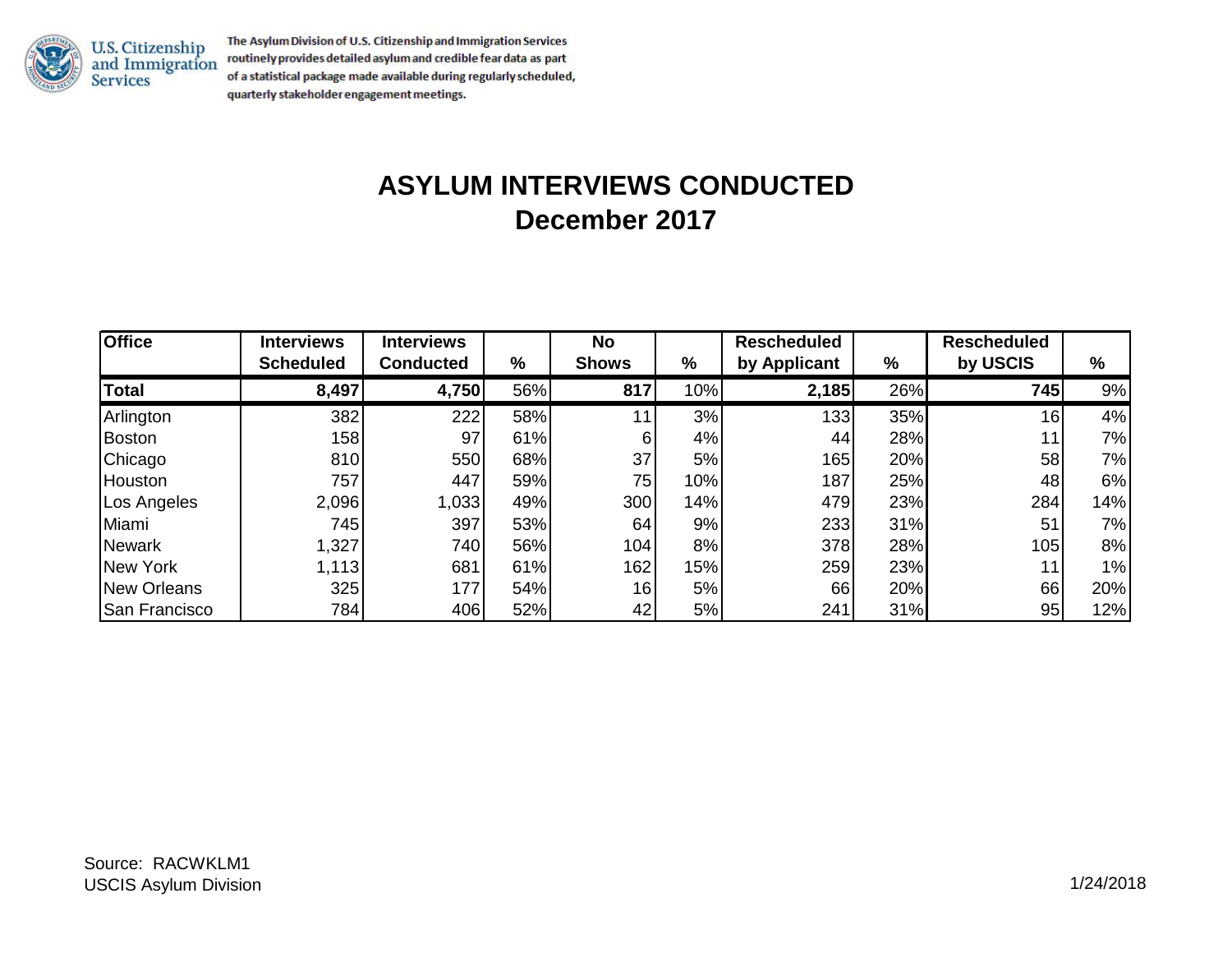

The Asylum Division of U.S. Citizenship and Immigration Services U.S. Citizenship<br>and Immigration<br>Services routinely provides detailed asylum and credible fear data as part of a statistical package made available during regularly scheduled, quarterly stakeholder engagement meetings.

## **ASYLUM CASES COMPLETED December 2017**

|                 |                  |          |              |                      | <b>Filing</b>   |                 |                                             | <b>Cases Closed/</b> |                    |
|-----------------|------------------|----------|--------------|----------------------|-----------------|-----------------|---------------------------------------------|----------------------|--------------------|
|                 | <b>Cases</b>     | Cases    | <b>Cases</b> | <b>Referred</b>      | <b>Deadline</b> | <b>Referred</b> | <b>Dismissals</b>                           | <b>No-Show</b>       |                    |
| <b>Office</b>   | <b>Completed</b> | Approved |              | Denied (Interviewed) |                 |                 | Referrals (Uninterviewed) (No Fingerprints) | <b>Denials</b>       | <b>Revocations</b> |
| <b>Total</b>    | 5,429            | 1,231    | 10           | 2,259                | 869             | 408             |                                             | 648                  |                    |
| Arlington       | 276              | 80       |              | 140                  | 15              | 18              |                                             | 21                   |                    |
| Boston          | 168              | 27       |              | 84                   | 25              | 14              |                                             | 17                   |                    |
| Chicago         | 362              | 80       |              | 132                  | 81              | 22              |                                             | 47                   |                    |
| Houston         | 437              | 58       |              | 276                  | 25              | 35              |                                             | 43                   |                    |
| Los Angeles     | 1,195            | 389      |              | 283                  | 227             | 192             |                                             | 102                  |                    |
| Miami           | 650              | 76       |              | 278                  | 10              | 22              |                                             | 263                  |                    |
| <b>Newark</b>   | 866              | 155      |              | 260                  | 288             | 84              |                                             | 77                   |                    |
| <b>New York</b> | 858              | 87       |              | 624                  | 104             |                 |                                             | 27                   |                    |
| New Orleans     | 188              | 83       |              | 53                   | 31              |                 |                                             | 15                   |                    |
| San Francisco   | 429              | 196      |              | 129                  | 63              |                 |                                             | 36                   |                    |